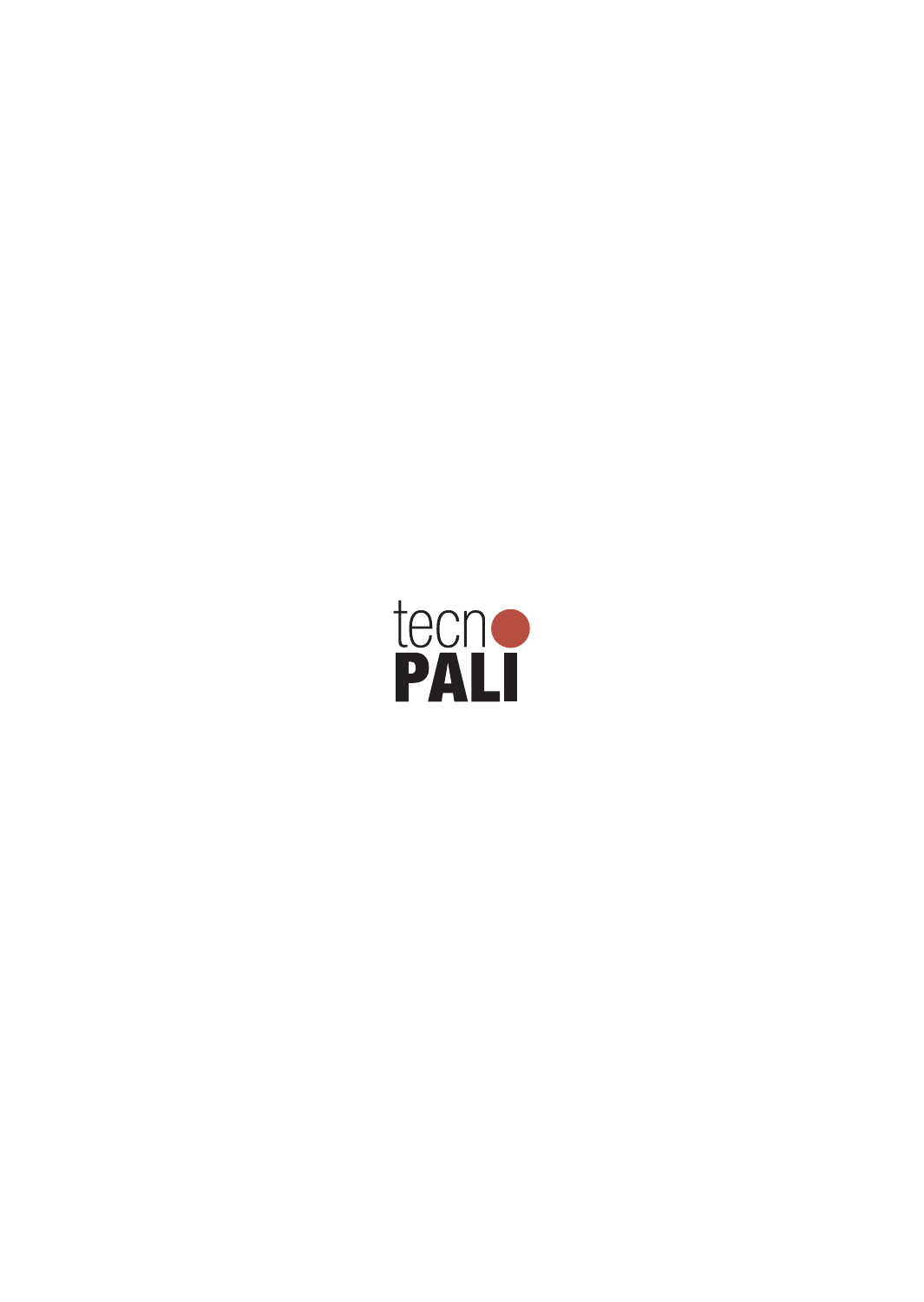## SYNERGY AS A DISTINCTIVE TRAIT

Today, Tecnopali relies on the expertise of two highly qualified partners in the industrial sector: San Polo Lamiere and Carpenter. The integration of the production chain enhances the know-how consolidated by Tecnopali in the course of 40 years of business. The goal is to ensure innovative solutions, becoming a benchmark company in the market of supports for lighting, communications and energy.

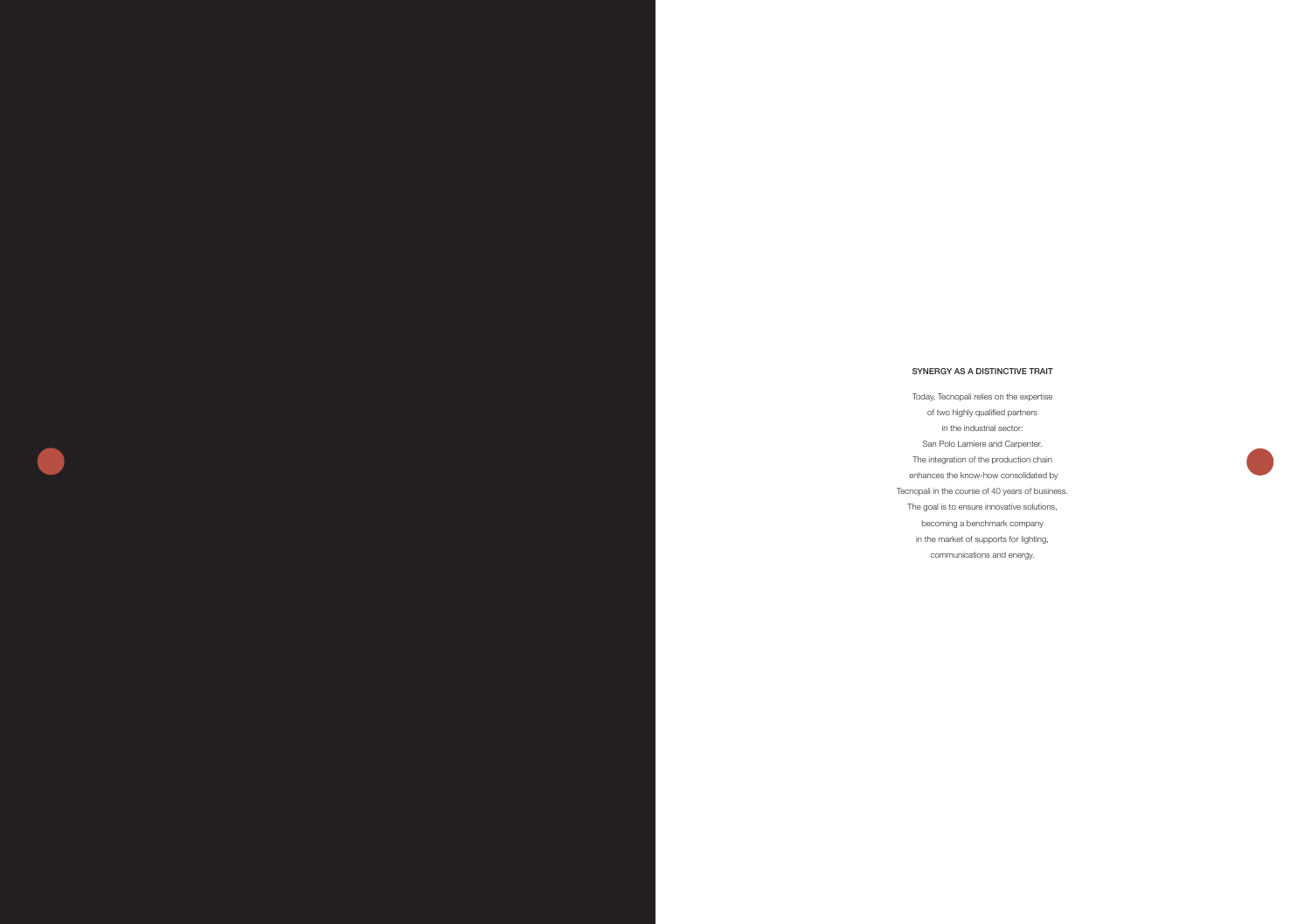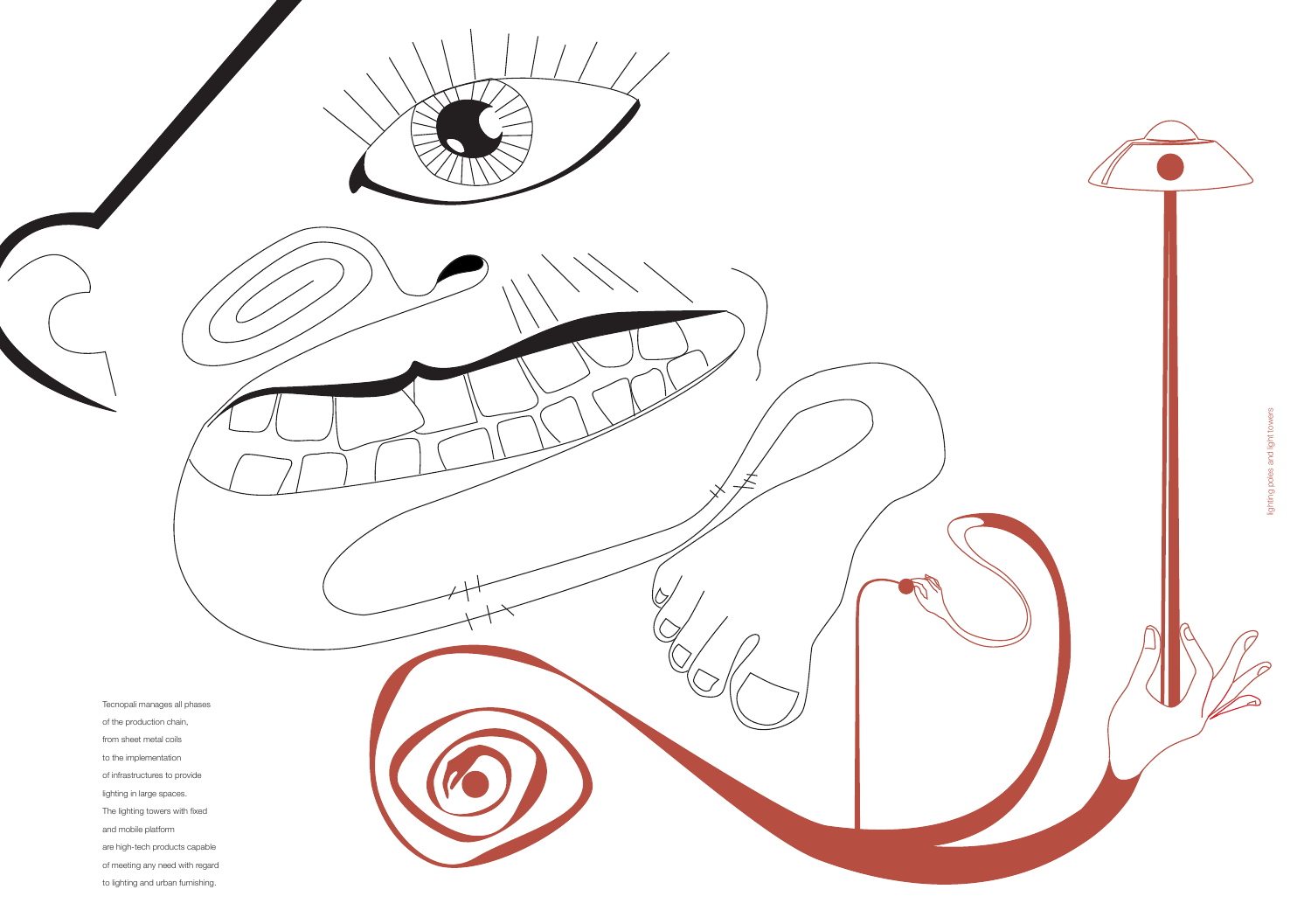

 traffic light supports, signboards, pedestrian poles, urban highways, car parks, large squares, telecommunications and surveillance cameras traffic light supports, signboards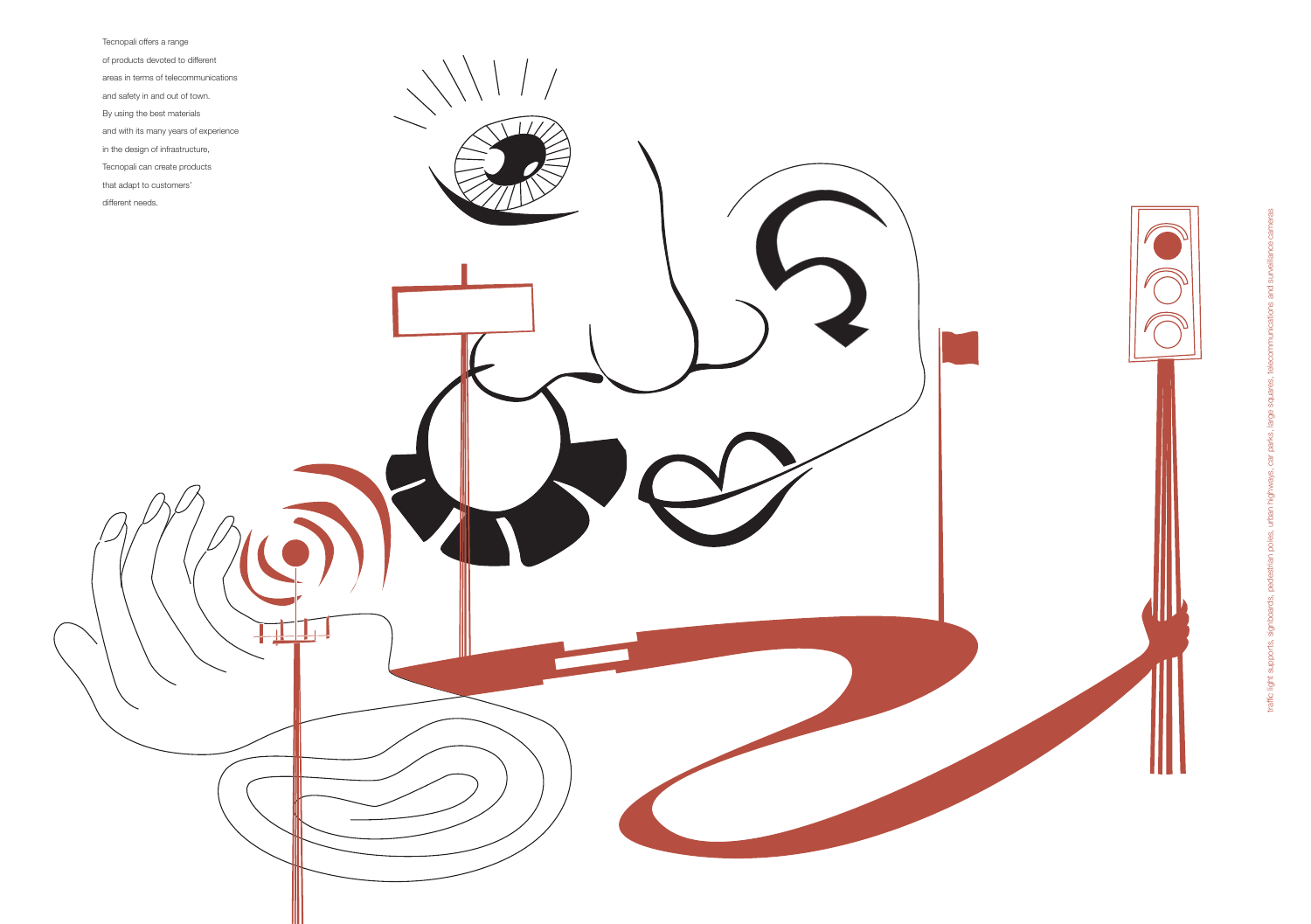

 $\sqrt{1}$ 

 $\mathbb{P}^1$ 

The design and production skills of Tecnopali stand out the most when faced with great contemporary challenges. The advent of renewable energies leads to the need to create infrastructures for supporting wind and photovoltaic systems, as well as for the distribution of the electricity they produce. In addition to meeting specific technical requirements, the solutions designed by Tecnopali aim to reduce the environmental impact by adapting and integrating with the surrounding environment.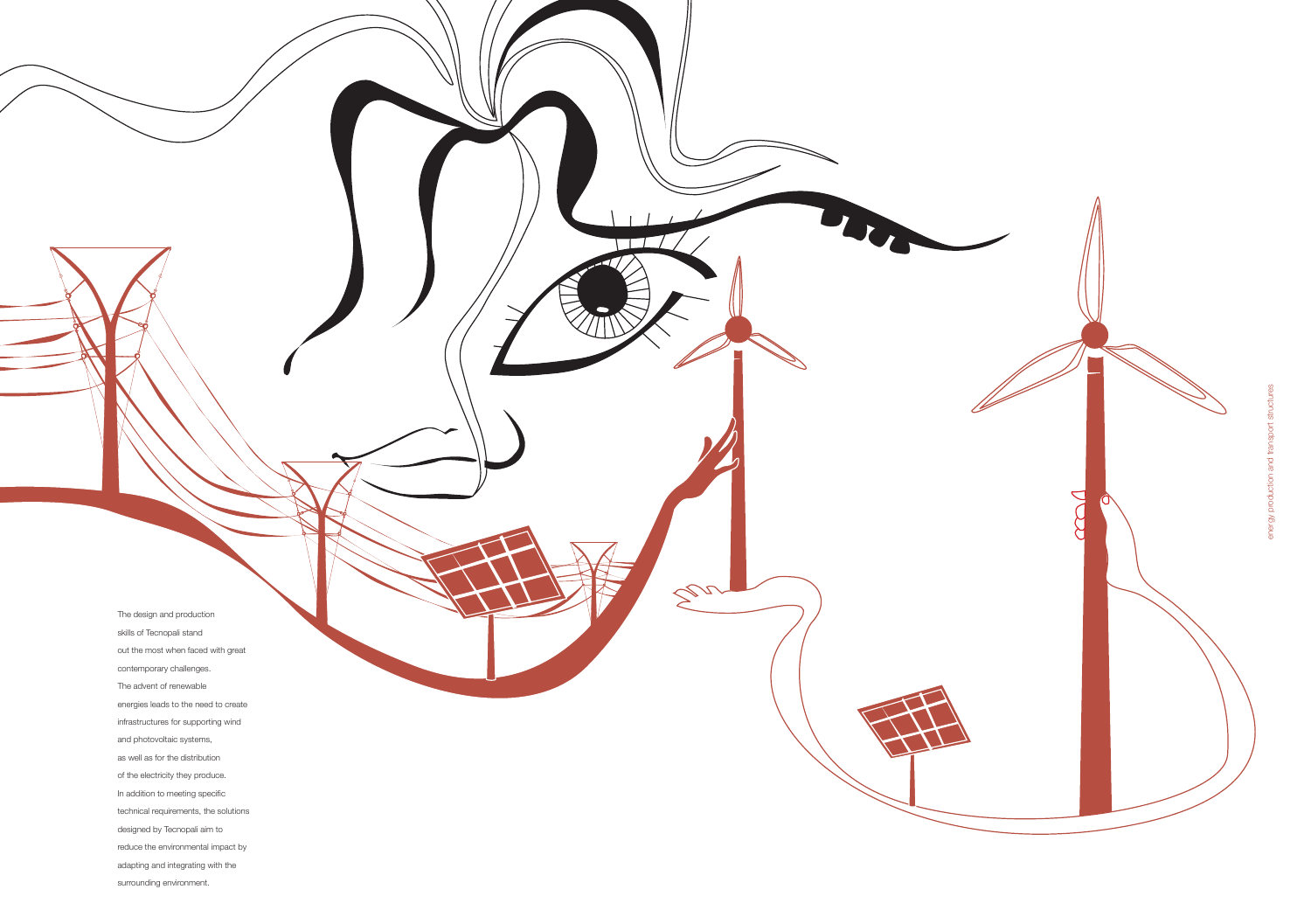"Tecnopali translates the elements as a sign of forefront such as street art, interpreting the space that opens tiself to a contemporary sensory experience able to immerse men in surprising scenarios."